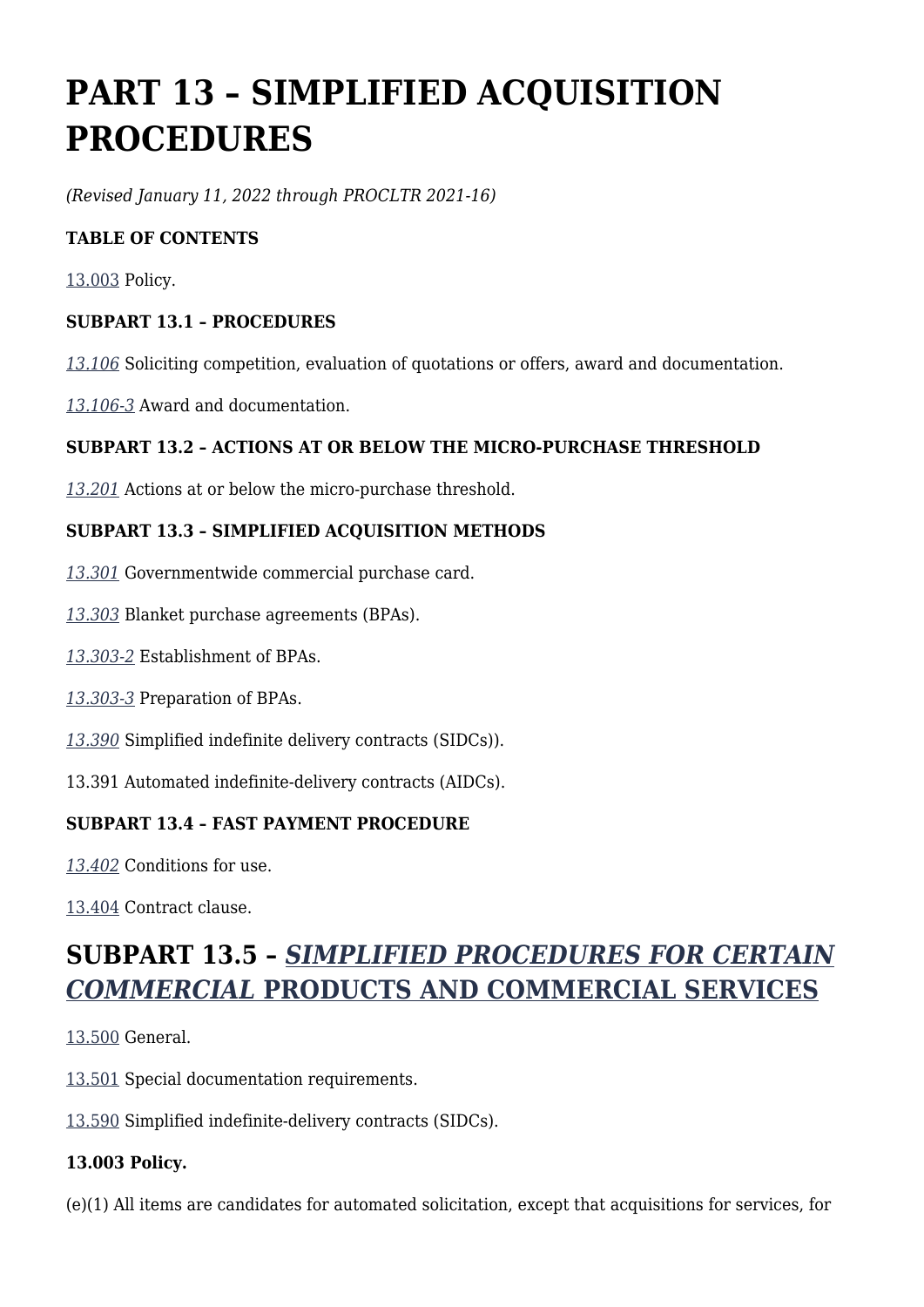non-NSN items, and for requirements bought using delivery orders against indefinite-delivery contracts are excluded. The criteria for exclusion of items for automated evaluation or award are included in the functional specifications and managed through automated procurement system internal controls. The Procurement Process Owner is the approval authority for system changes to the automated procurement exclusion capabilities. The HCA is the approval authority for exclusions for individual purchase requests or materials from automated solicitation, evaluation, or award for each supply chain. Individual purchase request or material exclusions will be recorded with a reason for exclusion and reported monthly to DLA Acquisition Programs by each procuring organization. The HCA must provide the determination to the DLA Acquisition Procurement Process and Systems Division Chief for entry into the automated system.

(S-90) See [18.270](https://www.acquisition.gov/%5Brp:link:dlad-part-18%5D#P18_271) for thresholds associated with emergency acquisition flexibilities.

# **SUBPART 13.1 – PROCEDURES**

*(Revised June 9, 2021 through PROCLTR 2021-11)*

### **13.106 Soliciting competition, evaluation of quotations or offers, award and documentation.**

### **13.106-3 Award and documentation.**

(a) *Basis for award*.

(1)(S-90) Contracting officers shall use the PRC codes in [15.406-3\(a\)\(11\).](https://www.acquisition.gov/%5Brp:link:dlad-part-15%5D#P15_406_3_a_11) Contracting officers at DLA Aviation, DLA Land and Maritime, and DLA Troop Support shall document the PRC in the Simplified Acquisition Award Documentation (SAAD) format at [53.9013\(a\).](https://www.acquisition.gov/%5Brp:link:dlad-part-53%5D#P53_9013_a) Contracting officers at DLA Distribution, DLA Disposition Services, DLA Contracting Services Office, DLA Strategic Materials, and DLA Energy shall document the PRC in the Alternate SAAD format at [53.9013\(c\).](https://www.acquisition.gov/%5Brp:link:dlad-part-53%5D#P53_9013_c)

(S-91) When evaluating the price of an item with a single manufacturing source (also referred to as original equipment manufacturer (OEM)), the contracting officer may determine the price is competitive for awards not exceeding the SAT when—

(A) There are offers from at least two distributors for the same sole source OEM item; and

(B) The sole source OEM did not submit an offer; and

(C) The contracting officer determines—

(1) The offered prices are independent (see  $13.106-3(a)(1)(S-92)$ ; and

*(2)* The otherwise successful offeror's price is not unreasonable (see FAR 15.403-1(c)(1)(i)(C)). To determine whether dealer competition may be adequate to establish the fair and reasonable price objective, the contracting officer shall compare the proposed prices received in response to the solicitation. In addition, except for first time acquisitions, the contracting officer shall document in the contract file any difference between the current low evaluated price and the prior price paid. The contracting officer shall determine the difference between the current low evaluated price and the prior price paid after adjusting the prior price paid in accordance with FAR 15.404-1(b)(2)(ii). If the current low evaluated price is significantly higher than the prior price paid, the contracting officer shall utilize another price evaluation technique at FAR 13.106-3 or FAR 15.404-1 to establish the fair and reasonable price objective.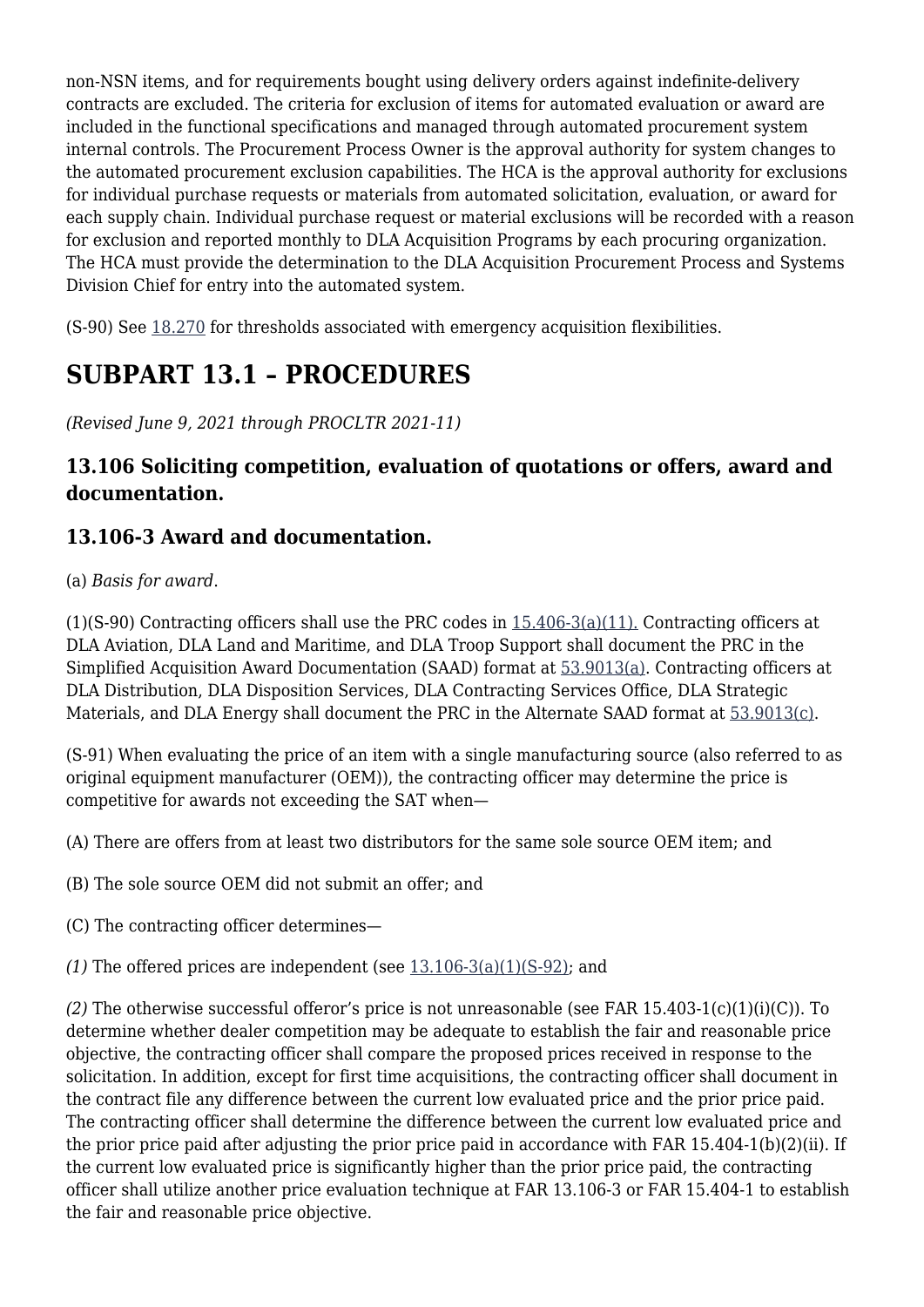(S-92) Contracting officers shall consider the OEM strategy for selling or distributing products when determining whether prices are independent.

(A) The following OEM strategies indicate the pricing is not independent:

(*1*) Selling direct to all customers when the OEM competes directly with a dealer or distributor;

(*2*) Selling through its own financially-affiliated network of dealers or distributors; or

(*3*) Entering an exclusive dealer or distributor relationship.

(B) If the OEM sells to multiple independent dealers or distributors that are not financially affiliated, this may indicate pricing is independent.

(S-93) The contracting officer shall use "B" in the second position of the PRC (see  $15.406-3(a)(11)$ ) for awards not exceeding the SAT when there is a single manufacturing source and the contracting officer based the determination of price reasonableness on independent price competition.

(b) File documentation and retention. Contracting officers shall document the basis for award for all simplified acquisitions. Contracting officers at DLA Aviation, DLA Land and Maritime, and DLA Troop Support shall use the SAAD format at [53.9013\(a\).](https://www.acquisition.gov/%5Brp:link:dlad-part-53%5D#P53_9013_a) Contracting officers at DLA Distribution, DLA Disposition Services, DLA Contracting Services Office, DLA Strategic Materials, and DLA Energy shall use the Alternate SAAD format at [53.9013\(c\).](https://www.acquisition.gov/%5Brp:link:dlad-part-53%5D#P53_9013_c) The basis for award includes the best value trade-off determination required when awarding to other than the lowest price/highest SPRS rating (or to other than the lowest price/highest scored when using FAR 13.5 or when other evaluation factors apply); and the price reasonableness determination. Each procuring organization may add standardized supplemental information only by appending it at the end of the SAAD or the Alternate SAAD format, in order to foster uniform presentation across the Agency. Contracting officers shall also confirm the prospective awardee is not debarred, suspended, or proposed for suspension/debarment. Contracting officers shall retain the SAAD or the Alternate SAAD in the contract file.

# **SUBPART 13.2 – ACTIONS AT OR BELOW THE MICRO-PURCHASE THRESHOLD**

*(Revised August 14, 2019 through PROCLTR 2019-18)*

### **13.201 General.**

 $(q)(1)$  For other than purchase card acquisitions, the DLA Acquisition Director has delegated this authority to the contracting officer (see [18.270](https://www.acquisition.gov/%5Brp:link:dlad-part-18%5D#P18_270)). For purchase card acquisitions, the determination authority is the HCA.

# **SUBPART 13.3 – SIMPLIFIED ACQUISITION METHODS**

*(Revised January 13, 2022 through PROCLTR 2021-15)*

#### **13.301 Governmentwide commercial purchase card.**

(a) The DLA Director delegated Level 4 agency/organization program coordinator appointment authority to the HCAs. HCAs may delegate this authority no lower than the CCO.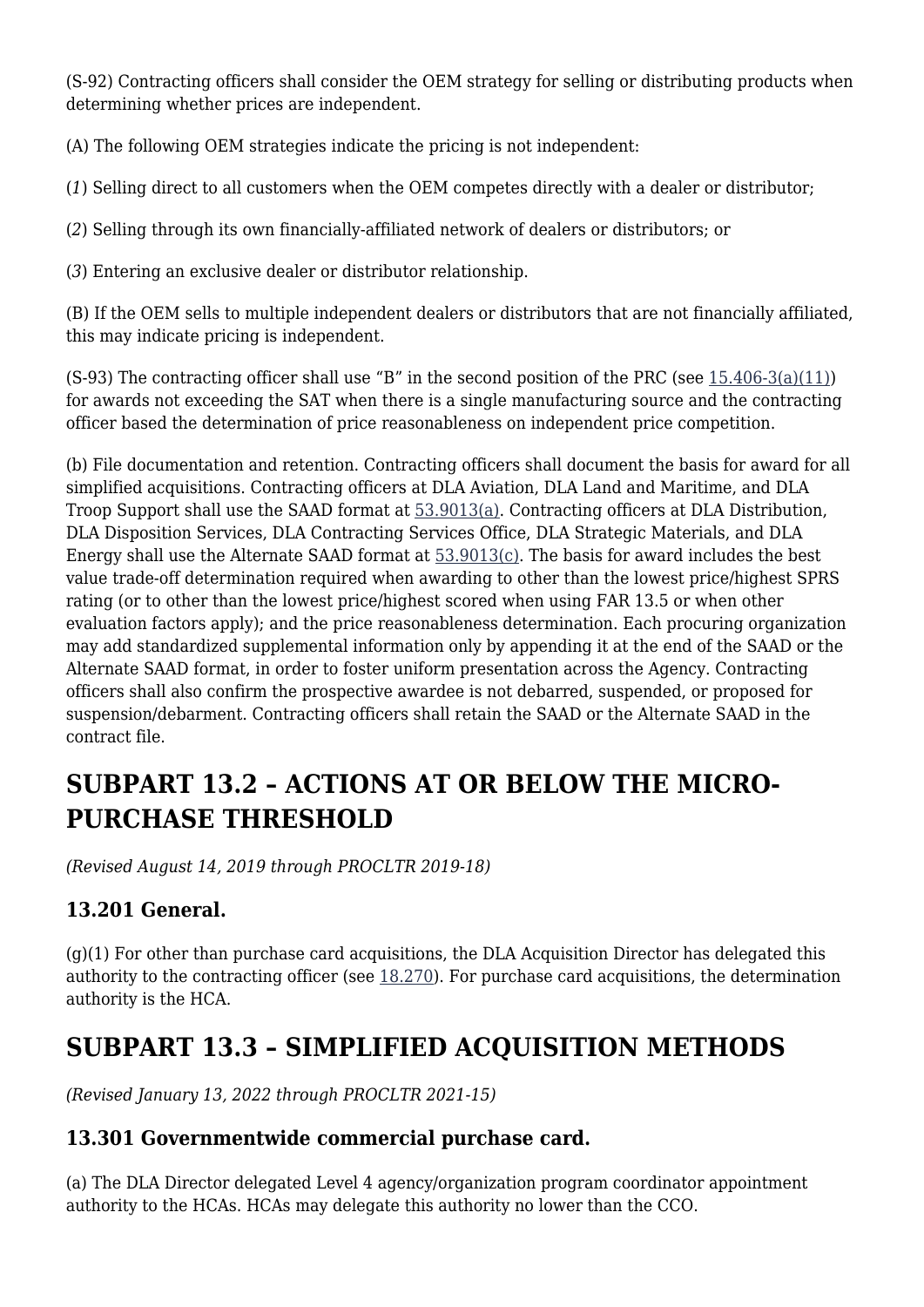(b) Governmentwide commercial purchase cardholders shall follow [DLAM 5025.07, Government](https://issuances.dla.mil/Published_Issuances/Government%20Purchase%20Card%20Program%20(GPC).pdf#search=5025.07) [Purchase Card \(GPC\) Program](https://issuances.dla.mil/Published_Issuances/Government%20Purchase%20Card%20Program%20(GPC).pdf#search=5025.07) ([https://issuances.dla.mil/Published\\_Issuances/Government Purchase](https://issuances.dla.mil/Published_Issuances/Government%20Purchase%20Card%20Program%20(GPC).pdf#search=5025.07) [Card Program \(GPC\).pdf#search=5025.07](https://issuances.dla.mil/Published_Issuances/Government%20Purchase%20Card%20Program%20(GPC).pdf#search=5025.07)).

(c) The requirement to purchase AbilityOne items for all products on the AbilityOne procurement list may not be waived but can be satisfied by ordering from On-Base AbilityOne stores, AbilityOne.com, AbilityOne participating nonprofit agencies, or DoD FedMall.

(d) The requirement to use DoD FedMall may be waived when the use of DoD FedMall will not meet the delivery requirements or will result in unreasonable or excessive cost to the requiring activity.

(e) Use the following order of precedence to satisfy AbilityOne purchase requirements:

(1) On-Base AbilityOne stores, AbilityOne.com, or AbilityOne participating nonprofit agencies.

(2) DoD FedMall.

(3) Commercial sources.

## **13.303 Blanket purchase agreements (BPAs).**

### **13.303-2 Establishment of BPAs.**

(c)(3)(S-90) BPAs with federal supply schedule (FSS) contractors for non-FSS items shall state the BPA excludes all items on FSSs.

### **13.303-3 Preparation of BPAs.**

(a)(1) HCAs shall establish the maximum aggregate amount, if any, of all calls to be issued against one BPA.

# **13.390 Simplified indefinite-delivery contracts (SIDCs).**

(a)(1) *Application*. SIDCs use simplified acquisition procedures to acquire an indefinite quantity of supplies or services for the total period of performance of the SIDC in amounts not to exceed the SAT; or, for SIDCs using FAR subpart 13.5, the thresholds in FAR 13.500(a). There are two types of SIDCs, bilateral and unilateral. Procurement notes H05 and H06 establish when award occurs for each type. Following award, contracting officers may issue task orders for services or delivery orders for supplies against the SIDC, as applicable. SIDCs are useful when DLA makes repetitive low dollar value purchases for the same item or service, the price is expected to be stable, and the expected yearly or other long–term demands are not sufficient to establish an indefinite-delivery contract using FAR part 15 procedures.

(2) *Guaranteed minimum (GM) purchase requirements and obligations*.

(i) Contracting officers shall establish a GM quantity or GM dollar value of supplies or services for the SIDC and record an obligation in the amount of the GM at the time of award of the SIDC. Contracting officers shall follow the job aids referenced at 16.504(a)(1)(S-90)(A).

(ii) Failures to include a GM quantity or GM dollar value and/or record an obligation in the amount of the guaranteed minimum purchase requirement when awarding an SIDC are reflected in warrant proficiency scores and require creation of a contracting officer corrective action plan (see [16.504](https://www.acquisition.gov/%5Brp:link:dlad-part-16%5D#P16_504)(a)(1)(S-90)(B) and Monthly Review and Reporting Requirements at mandatory PGI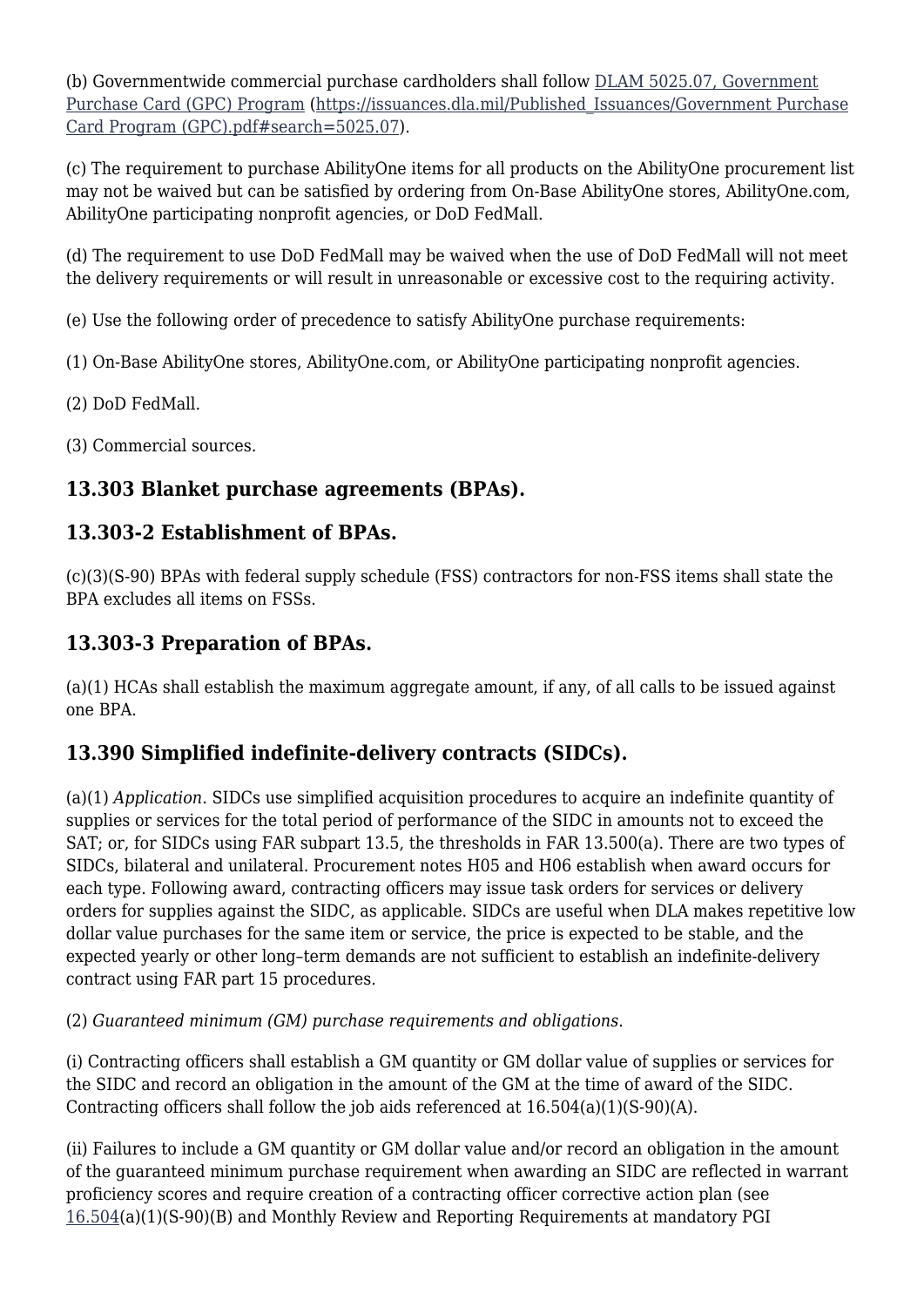16.504(a)(1)(S-90)(B)).

(iii) See 17.207(S-90) regarding GMs for option periods**.**

(iv) Contracting officers shall only issue a task or delivery order at the time of award of the basic SIDC if there is a requirement at that time.

(b) Contracting officers shall coordinate expected duration and frequency with the materiel planner for supplies or the originator of the requirement for services before deciding to use an SIDC.

(c) Contracting officers shall establish only one SIDC per item; except that contracting officers may award multiple SIDCs for the same item if each SIDC limits the awardee's performance to a separate and distinct region or physical location.

(d) If during contract performance, the contracting officer does not expect demand during the remaining performance period to fulfill the GM, see 16.504(a)(1)(S-90)(D).

(e) Contracting officers may award unilateral or bilateral SIDCs, depending on the risk associated with the item and contractor.

(f) Contracting officers shall include procurement notes H05 or procurement note H06, as applicable, in RFQs for SIDCs.

\*\*\*\*\*

H05 Bilateral Simplified Indefinite-Delivery Contract (SIDC) (SEP 2021)

(1) The Government will award a bilateral SIDC resulting from this request for quote (RFQ) to the responsible offeror whose quote conforms to the terms and conditions in the RFQ and will be most advantageous to the Government, after considering price and other factors. The awardee shall sign the SIDC, which creates a binding contract. The contractor shall return the signed SIDC to the contracting officer.

(2) Pricing of orders. The unit price for orders is based on the price for the quantity range that will cover the total quantity on the order, regardless of destination.

(3) Price evaluation will be based on the price quoted for the estimated annual demand in the schedule.

(4) Once the guaranteed minimum quantity stated in the SIDC is met, the Government is under no obligation to place additional orders. The Government may place additional orders for the period of performance stated in the SIDC, effective from the award date of the SIDC. All additional orders will reference the SIDC, which documents the terms and conditions applicable to each order. The SIDC states the maximum value of each task or delivery orders under the SIDC. The maximum value of the SIDC will not exceed the SAT; or, for SIDCs using FAR Subpart 13.5, the thresholds in 13.500(a).

\*\*\*\*\*

H06 Unilateral Simplified Indefinite-Delivery Contract (SIDC) (SEP 2021)

(1) The Government will award a unilateral SIDC resulting from this request for quote (RFQ) to the responsible offeror whose quote conforms to the terms and conditions in the (RFQ) and will be most advantageous to the Government, after considering price and other factors. This initial unilateral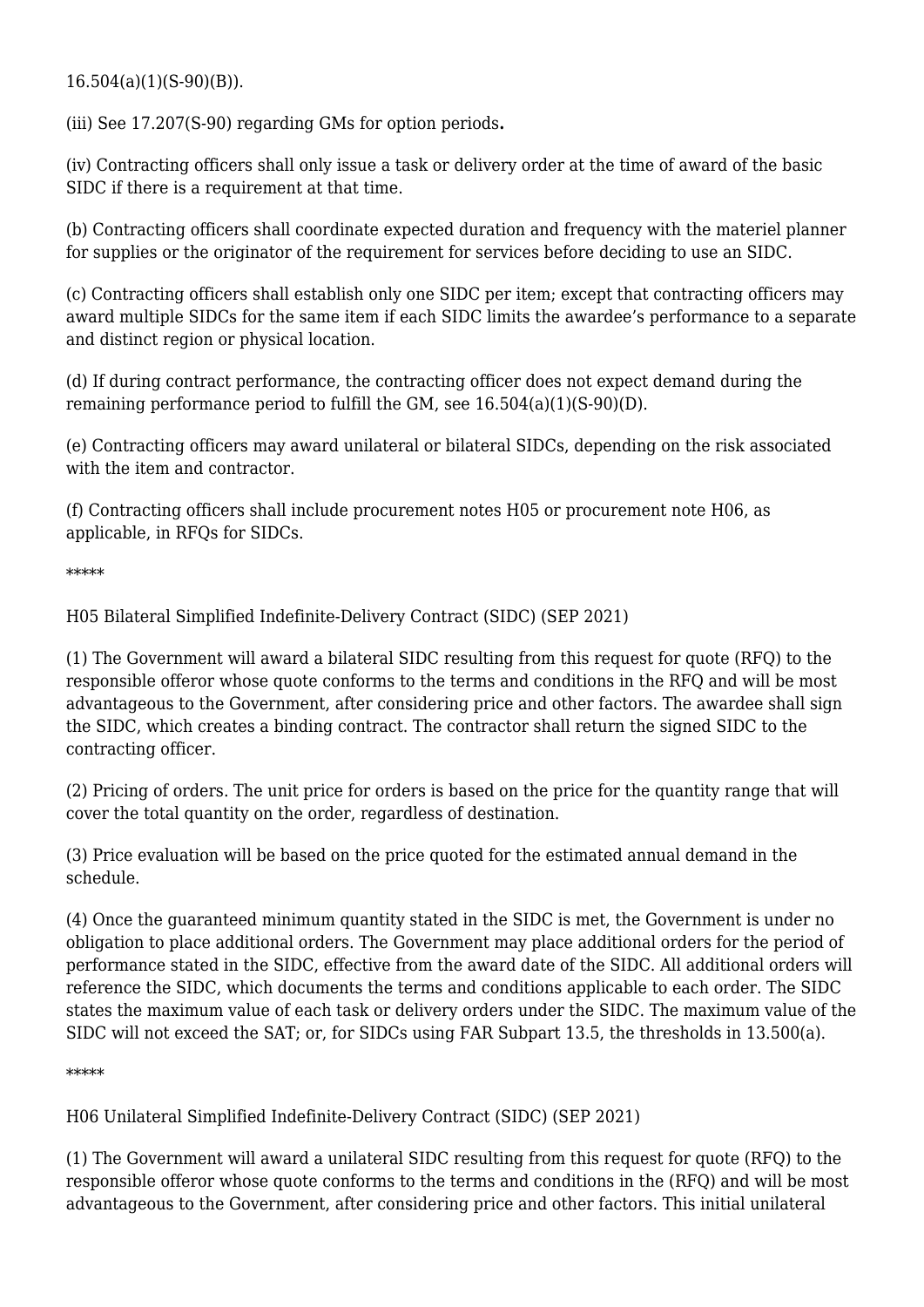SIDC is referred to hereafter as the "basic SIDC".

(2) Pricing of orders. The unit price for orders is based on the price for the quantity range that will cover the total quantity on the order, regardless of destination.

(3) Price evaluation will be based on the price quoted for the estimated annual demand in the schedule.

(4) Acceptable contractor performance on the initial task or delivery order creates the SIDC and constitutes agreement by the contractor to accept additional orders under the same terms and conditions specified in the basic SIDC. The guaranteed minimum quantity stated in the basic SIDC becomes applicable at this point.

(5) Once the guaranteed minimum quantity stated in the basic SIDC is met, the Government is under no obligation to place additional orders. The Government may place additional orders for the period of performance stated in the basic SIDC, effective from the award date of the basic SIDC. All additional orders will reference the basic SIDC, which documents the terms and conditions of the SIDC. The basic SIDC states the maximum value of each task or delivery orders under the SIDC. The maximum value of the SIDC will not exceed the SAT; or, for SIDCs using FAR subpart 13.5, the thresholds in 13.500(a).

\*\*\*\*\*

#### **13.391 Automated indefinite-delivery contracts (AIDCs).**

The AIDC process creates guaranteed minimums (GMs) automatically in the solicitation and records the obligation of the GM at time of award for the acquisitions generated by the Automated One-Time Buy (AOTB) system. The automatic GM and obligation processes also occur for AIDCs manually awarded using the buyer assist function.

# **SUBPART 13.4 – FAST PAYMENT PROCEDURE**

*(Revised April 2, 2021 through PROCLTR 2021-07)*

#### **13.402 Conditions for use.**

(a) DLA Troop Support Construction and Equipment Prime Vendor programs and DLA Aviation Chemicals and Packaged Petroleum, Oils, and Lubricants requirements for OCONUS are authorized to use fast payment procedures on individual orders up to \$150,000. (Refer to PROCLTR 16-03**.)** DLA Troop Support Construction and Equipment is authorized to use fast payment procedures for its tailored logistics support of FSG 80 requirements on individual orders with a maximum threshold of \$35,000 for CONUS and \$150,000 for OCONUS. Tailored logistics support contracting initiatives (see [17.9500](https://www.acquisition.gov/%5Brp:link:dlad-part-17%5D#P17_9500)) are prime vendor programs for purposes of these authorities.

(f) Procuring organizations shall follow internal control procedures at  $PGI$  13.402(f) to monitor contract actions using fast payment procedures. Contracting officers, contract compliance offices, and procurement policy offices shall ensure compliance with these controls.

(S-90) Contracting officers shall only use fast payment procedures for—

(1) OCONUS DLA Direct shipments supporting Forward Stock Locations (FSL) initiatives if the Government will conduct inspection and acceptance at destination.